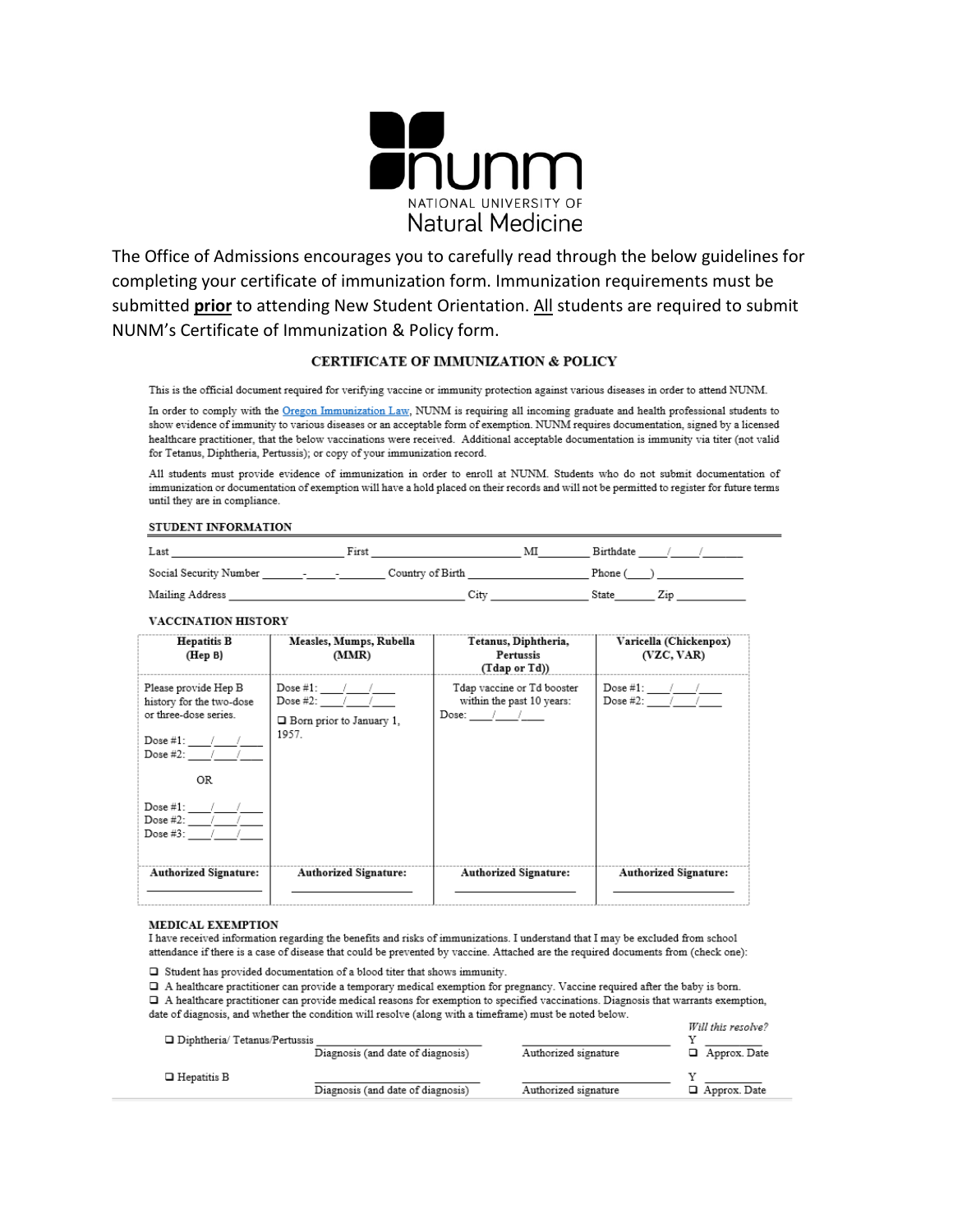| $\Box$ Varicella             | Diagnosis (and date of diagnosis) | Authorized signature | Will this resolve?<br>Approx. Date |
|------------------------------|-----------------------------------|----------------------|------------------------------------|
| $\Box$ Measles/Mumps/Rubella | Diagnosis (and date of diagnosis) | Authorized signature | $\Box$ Approx. Date                |

Healthcare provider's name & phone number:

### NON-MEDICAL EXEMPTION

(Available ONLY to students not entering a clinical program or the health center through work-study, electives, etc.)

(Please initial) I affirm that I do not plan to engage in the clinical environment at NUNM either through my program or as a work-study student. Should I plan on doing this in the future, I understand that I will need to provide proof of immunity to the diseases as noted in the above section.

Please provide the paperwork from one of the options below for any non-medical exemption:

□ For a nonmedical exemption, a healthcare practitioner must complete the Vaccine Education Certificate form. Watch the vaccine educational module approved by the Oregon Health Authority: Vaccine Education Module. Vaccine Education Certificate required.

### **ACKNOWLEDGEMENT**

hereby understand the immunization requirements and policy of NUNM. Attached are L. supporting documents to the immunization requirements.

## **How to complete:**

- 1) All students must complete the student information section and sign/date the bottom.
- 2) For your immunization history, you have several ways to complete this: a. Your PCP can complete the vaccination history information and sign for it in the authorized signature section.

b. You can provide your immunization records and simply complete the student information section and sign/date the bottom. With this option, it's not necessary for your PCP to sign the form.

c. A mixture of 2 and 3 if your PCP has record of some of your immunizations, and you have record of the others (or vice versa).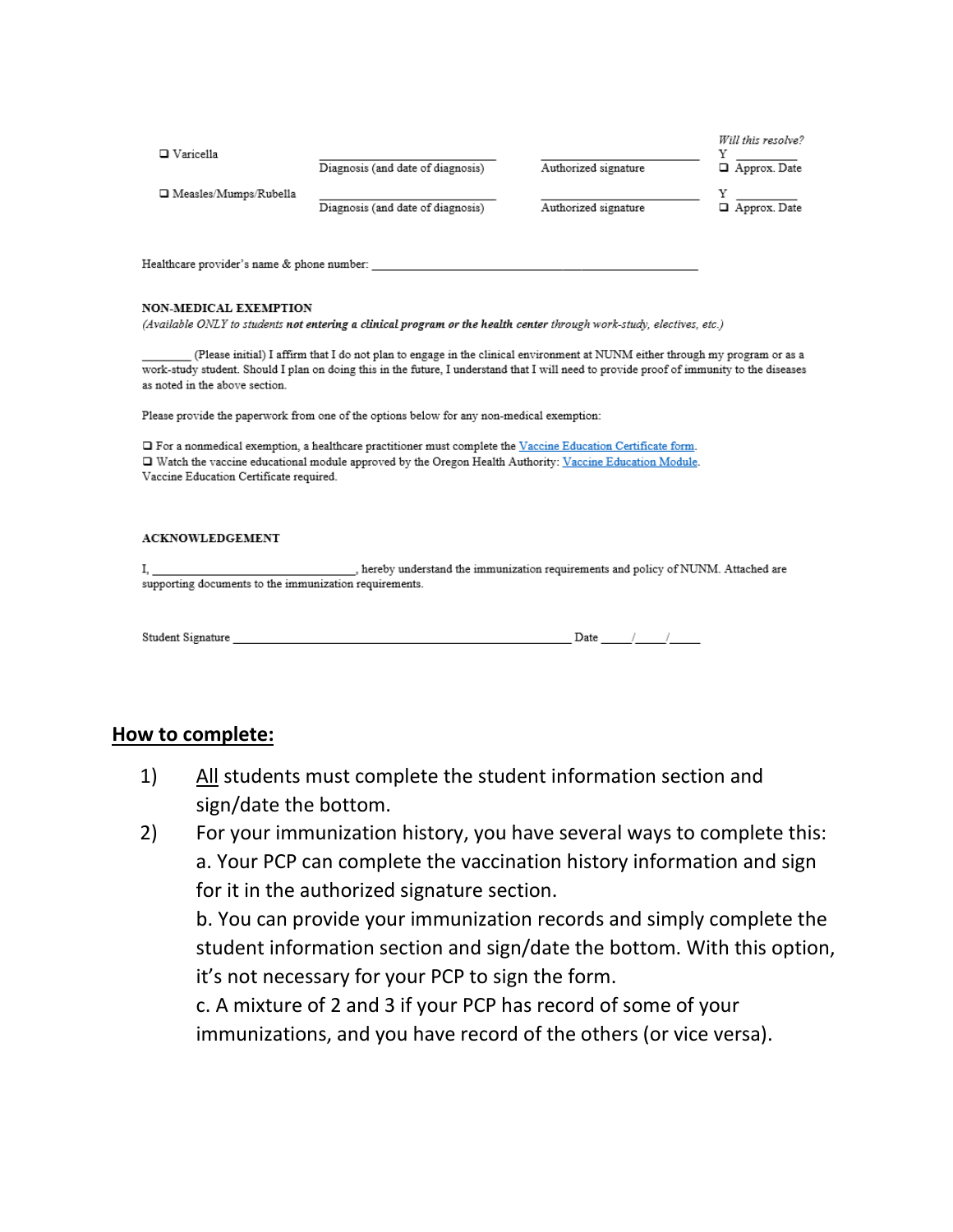Doctor of Naturopathic Medicine (ND), Doctor of Acupuncture with a Chinese Herbal Medicine Specialization (DAcCHM) or Master of Acupuncture with a Chinese Herbal Medicine Specialization (MAcCHM) students are required by state law to provide proof of immunity for **all** vaccinations. The **only** exception is if you're able to provide a **medical exemption** from your doctor's office.

All other students are encouraged to provide all immunizations, especially in the event you'd like to enter a clinical program in the future or complete work-study, electives in the clinic. However, you do have the option to complete a nonmedical exemption for some or all of the vaccines.

# **Acceptable forms of proof of immunity**:

- 1) Immunization records
- 2) Receipts showing immunization given along with dates
- 3) Doctor listing dates immunizations received, and signing the certificate of immunization & policy form
- 4) Titer results confirming current immunity (**note**: titers for Tdap are **not** accepted)
	- i. If any titers return as not immune, the Office of Admissions will need you to submit proof you've obtained the necessary booster/vaccine.
- 5) Other- Above are the common forms of documentation, however, there are others we may accept. You may contact the Office of Admissions if you'd like to clarify what is acceptable.

## **How to complete the non-medical exemption (non-clinical programs only)**

- 1) Watch the [vaccine education module](https://www.oregon.gov/OHA/PH/PreventionWellness/VaccinesImmunization/GettingImmunized/Pages/non-medical-exemption.aspx) and sign the certificate of completion for it.
	- a. If you only need exemption from the MMR, you may watch either the Parent/Guardian education module or the College Student education module
	- b. If you need exemption from the HEP B, Tdap or Varicella, you **must** watch the Parent/Guardian vaccine education module. The College Student one is unacceptable as it only provides exemption from the measles (MMR).